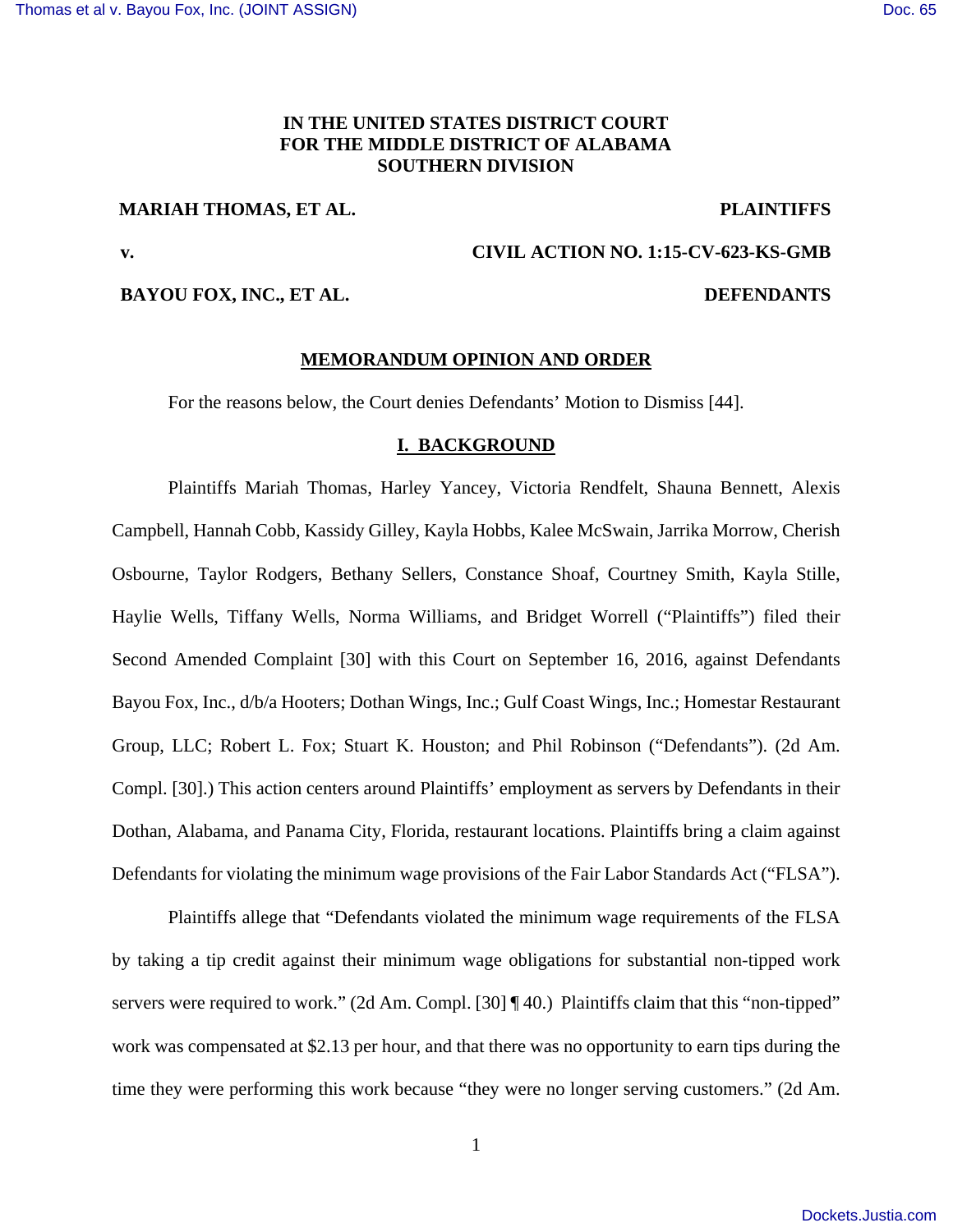Compl. [30] ¶ 48.) "[N]on-tipped" work performed prior to the restaurants' opening included "taking down chairs, wiping tables and menus, setting out menus, making tea, rolling silverware, filling salt and pepper shakers, inspecting and cleaning glasses when necessary, cutting fruits and vegetables, filling ice machines, [and] attending" meetings. (2d Am. Compl. [30] ¶ 44.) Plaintiffs also allege that they were required to perform additional "side work" while the restaurant was open that included "washing and rolling silverware, sweeping their area, cleaning tables, filling condiments, making tea, refilling ice machines and running checkout." (2d Am. Compl. [30] ¶ 47.) Plaintiffs claim that they could work up to 2.5 hours in a 4.5-hour or 7.5-hour shift performing "non-tipped" work. (2d Am. Compl. [30] ¶¶ 49, 53.) Plaintiffs assert that they spent more than 20% of their working time performing "non-tip-producing activities," (2d Am. Compl. [30] ¶ 56), and as a result "are entitled to \$7.25 per hour for all of the time they were engaged in non-tipped duties . . . ." (2d Am. Compl. [30] ¶ 58.)

#### **II. DISCUSSION**

#### **A. Standard of Review**

Defendants filed their Motion to Dismiss [44] under Federal Rule of Civil Procedure 12(b)(6). For a claim to survive a Rule 12(b)(6) motion, it must include "enough facts to state a claim to relief that is plausible on its face." *Bell Atl. Corp. v. Twombly*, 550 U.S. 544, 570 (2007). "A claim has facial plausibility when the plaintiff pleads factual content that allows the court to draw the reasonable inference that the defendant is liable for the misconduct alleged." *Ashcroft v. Iqbal*, 556 U.S. 662, 678 (2009). In evaluating the motion, the Court accepts "the allegations in the complaint as true and construe[s] them in the light most favorable to the plaintiff[]." *Ray v. Spirit Airlines, Inc.*, 836 F.3d 1340, 1347 (11th Cir. 2016). However, "[t]hreadbare recitals of the elements of a cause of action, supported by mere conclusory statements, do not suffice." *Iqbal*,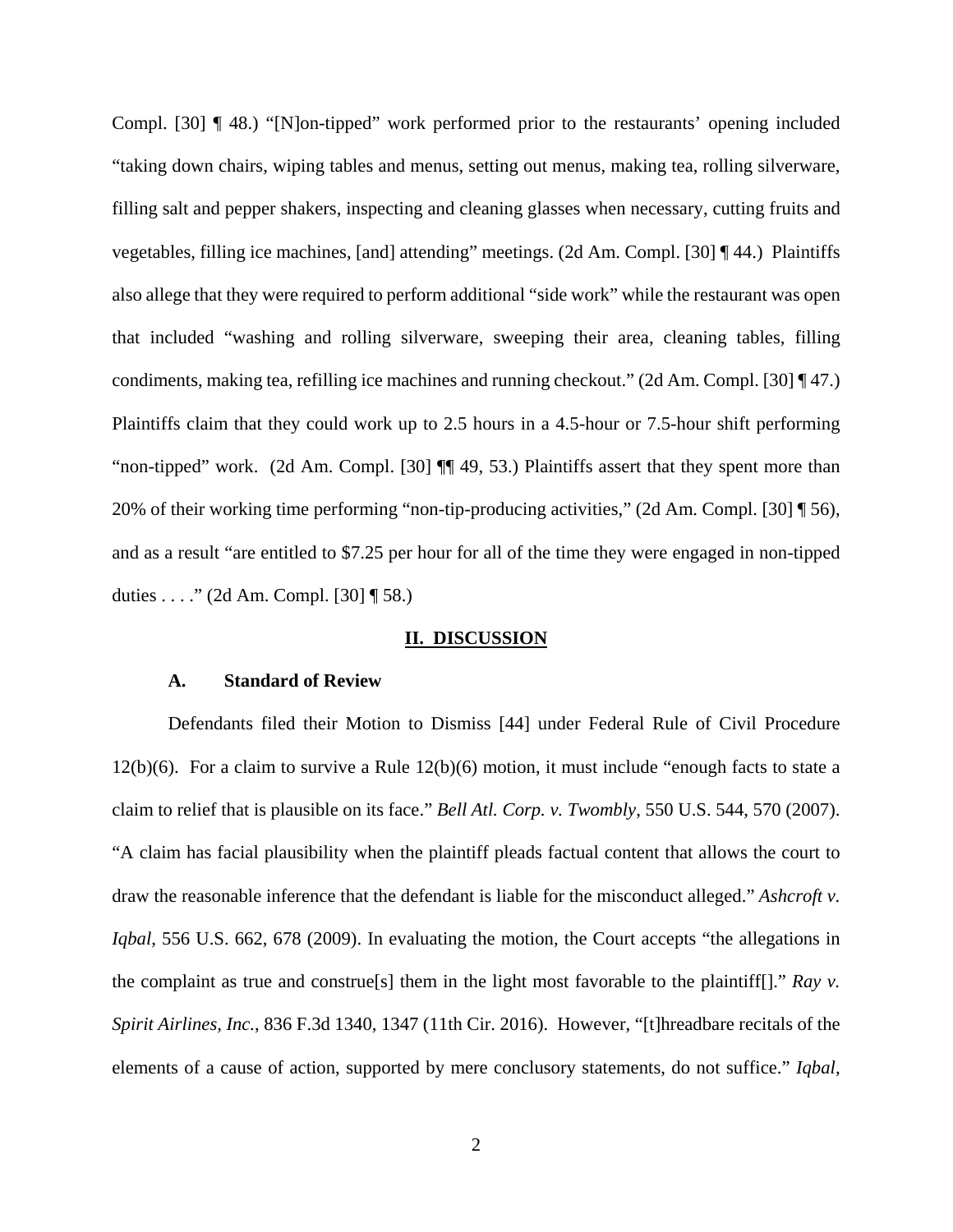556 U.S. at 678. "While legal conclusions can provide the framework of a complaint, they must be supported by factual allegations." *Id.* at 679.

#### **B. FLSA Minimum Wage Claim**

Defendants argue that Plaintiffs fail to adequately plead an FLSA minimum wage claim because Plaintiffs do not allege that their total pay for a workweek divided by the number of hours worked is below the minimum wage of \$7.25 per hour. (Br. Supp. Defs.' Mot. Dismiss [44-1] p. 8.) Defendants rely on the holding in *United States v. Klinghoffer Bros. Realty Corp.* to assert that the Court should only consider the total amount of compensation in a given week to determine if the FLSA's minimum wage requirements are satisfied. *United States v. Klinghoffer Bros. Realty Corp.*, 285 F.2d 487, 490 (2d Cir. 1960).

While Defendants are correct that "[c]ompliance with the FLSA is measured by the workweek," *Arriaga v. Fla. Pac. Farms, L.L.C.*, 305 F.3d 1228, 1237 (11th Cir. 2002), the FLSA contains other requirements for tipped employees that are not accounted for under Defendants' suggested approach. The FLSA requires that tipped employees be compensated at a rate of \$2.13 per hour in addition to the money they receive in the form of tips, as long as the sum of their wages and tips is at or above the minimum wage,  $$7.25$  per hour. 29 U.S.C.  $\frac{8}{5}$  203(m), 206(a)(1). The difference between the minimum wage and the lower rate of compensation for tipped employees is commonly referred to as the "tip credit." *Pellon v. Bus. Representation Int'l, Inc.*, 528 F. Supp. 2d 1306, 1309-10 (S.D. Fla. 2007). Under Defendants' reasoning, the requirement that tipped employees be paid any cash wage would effectively be read out of the statute. As long as a tipped employee collected enough in tips to make the minimum wage on average in a workweek, the employer could pay the employee nothing and still not be subject to an FLSA claim. *Romero v. Top-Tier Colo. LLC*, 849 F.3d 1281, 1285 (10th Cir. 2017). *Klinghoffer* was decided in 1960, well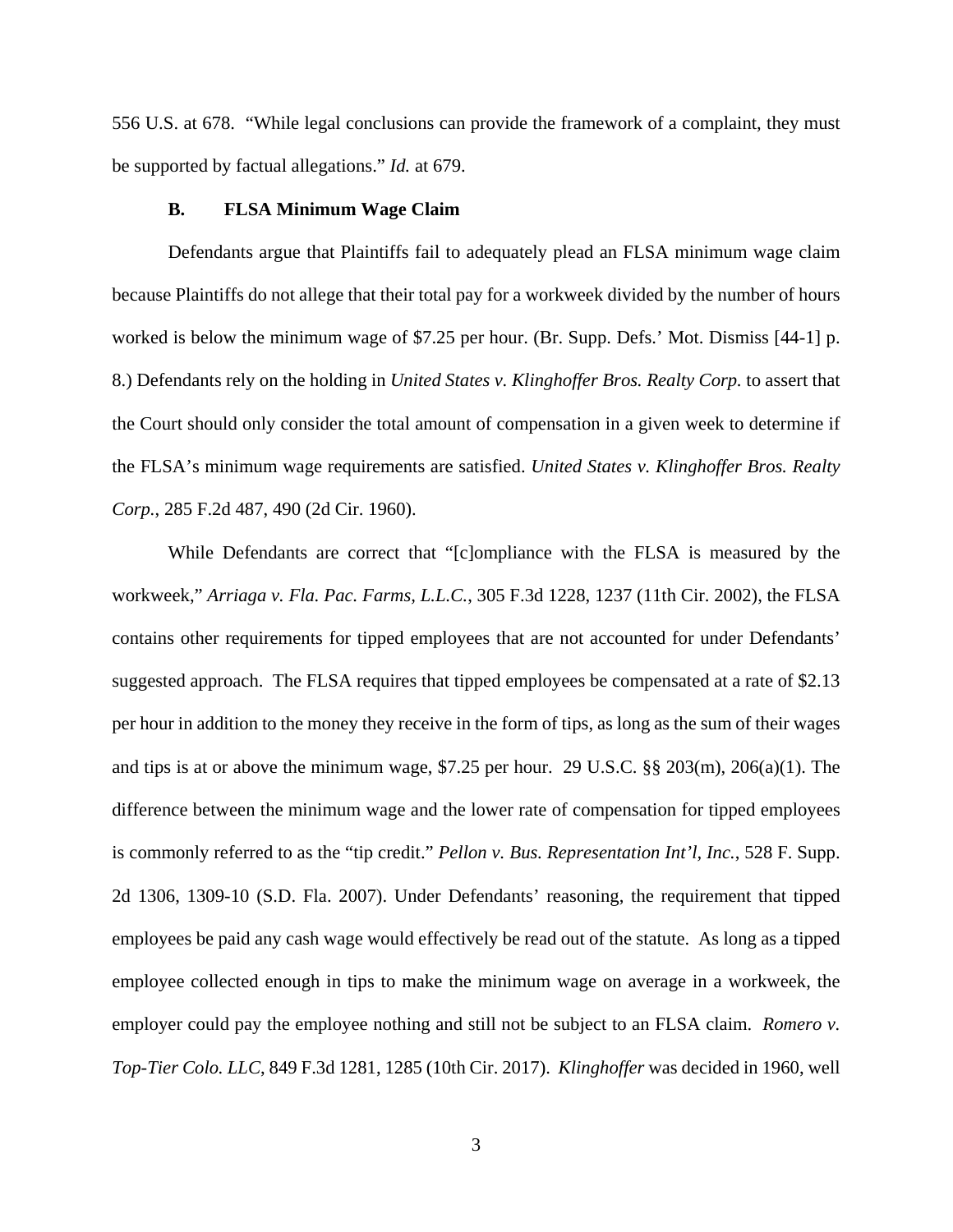before Congress amended the FLSA to include the tip credit provision in § 203(m), and it does not account for the statutory requirements that currently apply to wages for tipped employees. *Id.* Even if a tipped employee receives more in wages than the minimum wage for a given week, there may still be a violation of the FLSA due to the employer's failure to satisfy the requirements of the tip credit provision. *See Perez v. Palermo Seafood, Inc.*, 548 F. Supp. 2d 1340, 1347-48 (S.D. Fla. 2008).

The tip credit provision only applies to tipped employees. 29 U.S.C. § 203(m). A tipped employee is defined as "any employee engaged in an occupation in which [s]he customarily and regularly receives more than \$30 a month in tips." 29 U.S.C. § 203(t). Plaintiffs do not allege that they are not tipped employees. Recognizing that employees can sometimes work in multiple occupations for the same employer, the U.S. Department of Labor ("DOL") promulgated a regulation clarifying that employees working in both a tip-generating occupation and an occupation that does not generate tips are only subject to the tip credit provision for the time spent in the tip-generating occupation and are entitled to the full minimum wage for time spent in the occupation that does not generate tips. 29 C.F.R. § 531.56(e). Additionally, the regulation clarifies that employees in tip-generating occupations are subject to tip credit wages when performing "related duties" that are not directed at producing tips "occasionally" or "part of [the] time." *Id.* However, the regulation does not clarify how employees should be paid when they are in tipgenerating occupations but perform related duties not directed at producing tips more than occasionally. The regulation provides no definition for "occasionally" and "part of [the] time." "The regulation's failure to address these questions makes it ambiguous." *Fast v. Applebee's Int'l,*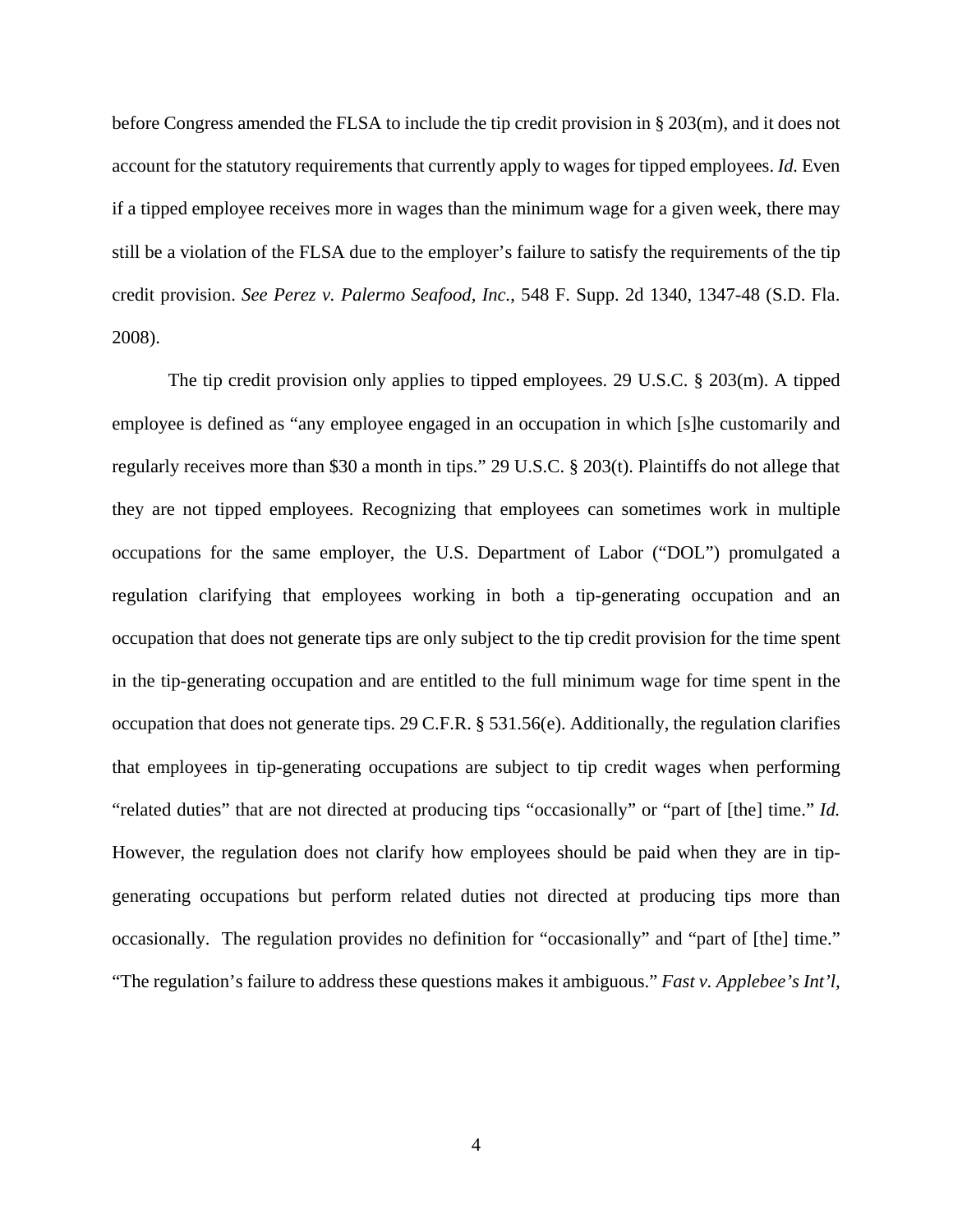*Inc.*, 638 F.3d 872, 877 (8th Cir. 2011) (citing *Barnhart v. Walton*, 535 U.S. 212, 218, 122 S. Ct. 1265, 152 L. Ed. 2d 330 (2002)).<sup>1</sup>

The DOL's Field Operations Handbook ("FOH") further defines the application of the dual jobs regulation, 29 C.F.R. § 531.56(e). U.S. Dep't of Labor, Field Operations Handbook § 30d00(f) (Nov. 17, 2016), https://www.dol.gov/whd/FOH/FOH\_Ch30.pdf (visited May 30, 2017). Employers may "take a tip credit for time spent in duties related to the tipped occupation of an employee, even though such duties are not by themselves directed toward producing tips, provided such related duties are incidental to the regular duties of the tipped employees and are generally assigned to the tipped employee." *Id.* When a tipped employee spends over 20% of her work hours in related duties, the employee is entitled to the full minimum wage for those hours. *Id.*

The dual jobs rule was created by the DOL, and its interpretation is controlling unless "plainly erroneous or inconsistent with the regulation." *Auer v. Robbins*, 519 U.S. 452, 461, 117 S. Ct. 905, 137 L. Ed. 2d 79 (1997). In this case, the DOL's interpretation is neither plainly erroneous nor inconsistent with 29 C.F.R. § 531.56(e). The dual jobs rule in § 531.56(e) indicates that "a waitress who spends part of her time cleaning and setting tables, toasting bread, making coffee and occasionally washing dishes or glasses" is still subject to the tip credit provision of the FLSA. The inclusion of the words "part of her time" and "occasionally" indicate some temporal threshold under which the tip credit may still be invoked. The DOL interpretation in the FOH is consistent with the regulation because it further defines and clarifies the dual jobs rule without

<sup>&</sup>lt;sup>1</sup> In several rulings, the District of Arizona has held that the tip credit provision and the dual jobs regulation are unambiguous. *E.g.*, *Kirchgessner v. CHLN, Inc.*, 174 F. Supp. 3d 1121, 1126 (D. Ariz. 2016). However, the overwhelming majority of other courts have held that the statute and regulation are ambiguous and have accepted the FOH's 20% rule. *E.g.*, *Driver v. Appleillinois, LLC*, 739 F.3d 1073, 1076 (7th Cir. 2014); *Fast v. Applebee's Int'l, Inc.*, 638 F.3d 872, 880-81 (8th Cir. 2011); *Crate v. Q's Rest. Grp. LLC*, 2014 WL 10556347, at \*4 (M.D. Fla. May 2, 2014). The Court chooses to follow the approach of the majority of courts that have addressed this issue.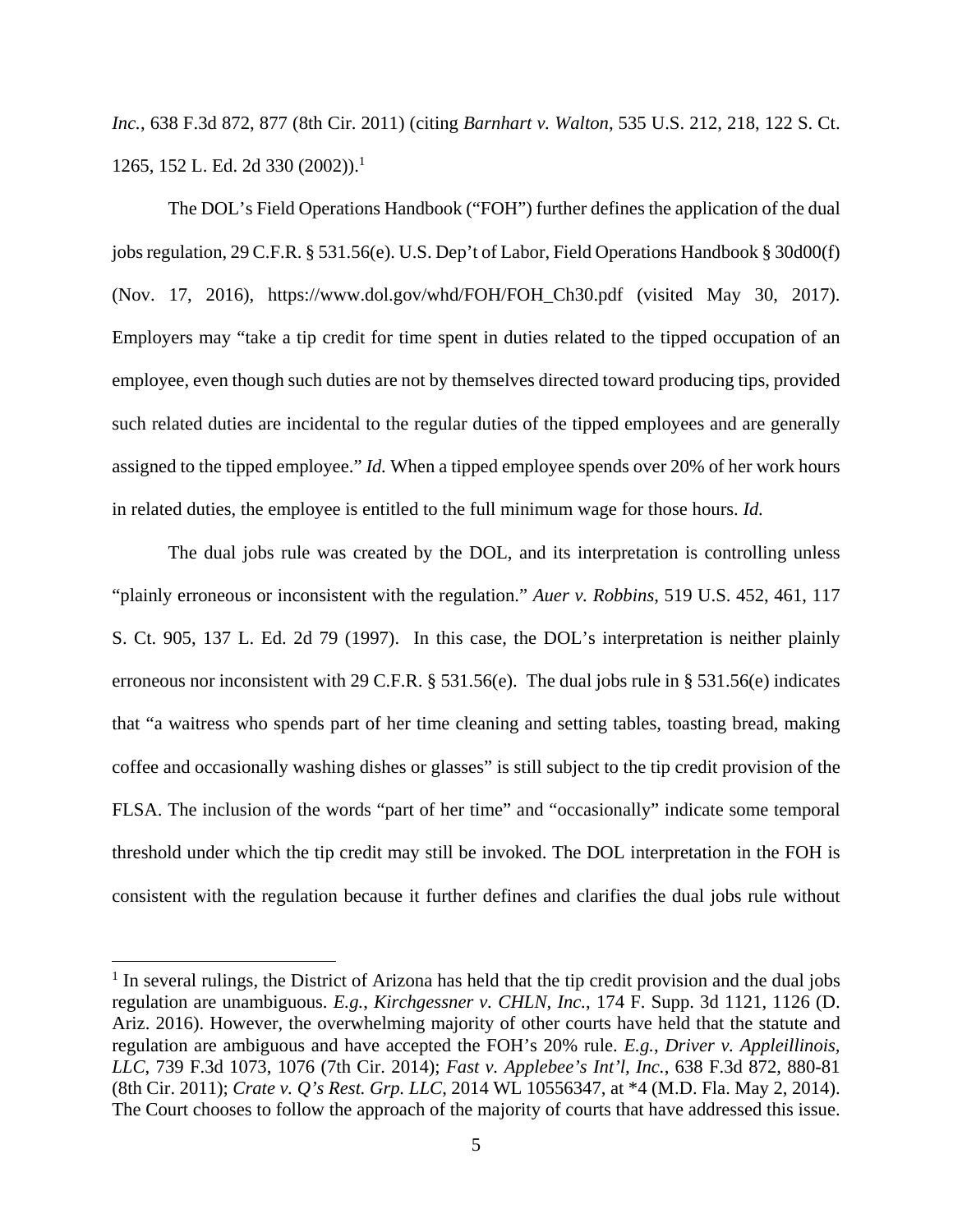contradicting it. Because Plaintiffs have alleged that they spent "in excess of 20% of their working time during a shift or week . . . performing . . . non-tip-producing activities" during which they were paid the tip credit wage, Plaintiffs have stated a claim sufficient to survive Defendants' Motion to Dismiss [44]. (2d Am. Compl. [30] ¶¶ 48, 56.)

Defendants also contend that the 20% rule as expressed in the FOH should be rejected because it is unworkable. (Br. Supp. Defs.' Mot. Dismiss [44-1] pp. 17-20.) They argue that the application of the rule would be too unwieldy because "side work" for servers occurs both during service hours and outside of service hours, making timekeeping difficult. The Court does not need to address this issue in the abstract. In this case, Plaintiffs allege that they performed non-tipproducing work before and after their shifts, and after being "called off" from serving customers in tip-producing work. (2d Am. Compl. [30] ¶¶ 41, 47, 54.) Plaintiffs only seek compensation for the non-tip-producing work that occurred in discrete time periods when they were not serving customers. (Pls.' Resp. Defs.' Mot. Dismiss [54] p. 32.) Defendants rely on *Pellon v. Business Representation International, Inc.* as support for the idea that the 20% rule is unworkable. (Br. Supp. Defs.' Mot. Dismiss [44-1] p. 23.) The court in *Pellon* rejected the application of the 20% rule to skycaps because it was unfeasible for the skycaps to divide the various tasks they performed over a workday to calculate what portion of time was spent on tasks that did not produce tips. *Pellon v. Bus. Representation Int'l, Inc.*, 528 F. Supp. 2d 1306, 1313-14 (S.D. Fla. 2007), *aff'd*, 291 F. App'x. 310 (11th Cir. 2008). But *Pellon* is distinguishable because Plaintiffs state several discrete periods during which they were performing duties that were not directed at producing tips. Accordingly, Plaintiffs' claim is sufficient to survive Defendants' Motion to Dismiss [44] in light of the DOL's 20% rule.